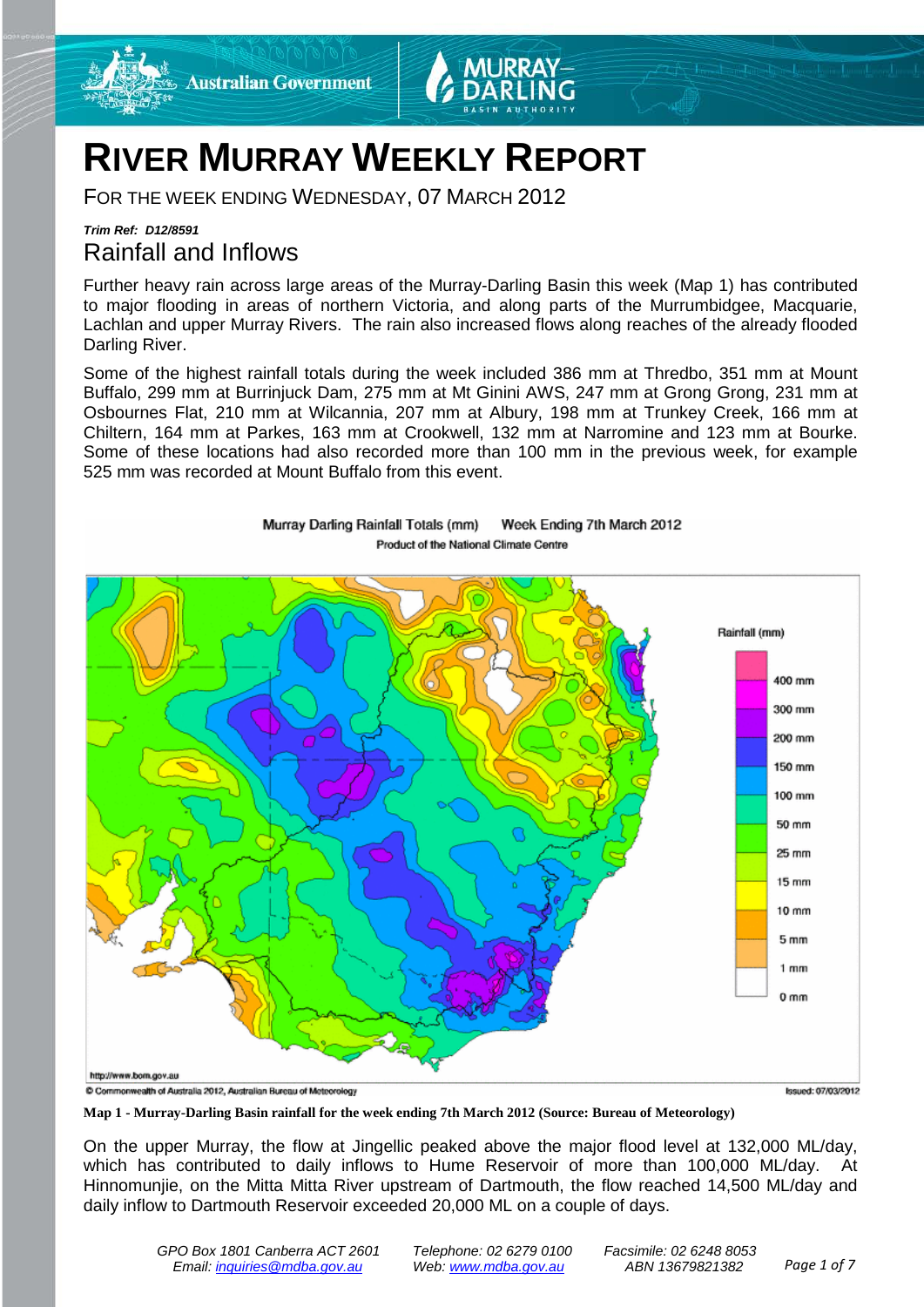**Australian Government** 



On the Murrumbidgee River, Gundagai recorded a peak flow (above major flood level) of around 445,000 ML/day while further downstream at Wagga Wagga, the peak flow was around 425,000 ML/day. Flood peaks are expected to be slightly below the 1974 flood event at Narrandera and downstream. The Bureau of Meteorology is currently forecasting that the Murrumbidgee River may peak near 6.9 m (about 37,000 ML/day) at Balranald in mid April with major flooding.

At Bourke on the Darling River, the flow has peaked at about 237,000 ML/day (above major flood level). Further downstream at Wilcannia, there was a sharp rise in the river level on 3 March due to local rainfall and the flow reached 31,500 ML/day. The flow at Wilcannia is now slowly receding ahead of an expected peak above the major flood level in early April.

For information regarding flood warnings, see the Bureau of Meteorology website at [www.bom.gov.au/.](http://www.bom.gov.au/)

# February 2012 Summary

February 2012 was a wet month across much of the Murray-Darling Basin, with rainfall mostly above average (Map 2). According to the Bureau of Meteorology, February rainfall averaged 79 mm which is about double the historical average and the 13th wettest February out of 113 years of records.

# River Operations

MDBA active storage is currently 6,769 GL (79% capacity) and increased by 610 GL during the week. There was a 492 GL increase at Hume Reservoir and a 115 GL increase at Dartmouth Reservoir while at Menindee Lakes there was a 7 GL decrease in storage to create further airspace.

There were minimum releases from Dartmouth and Hume Reservoirs during the week, being 200 ML/day from Dartmouth and 600 ML/day from Hume. However, despite these minimum releases, the high rainfall in the Kiewa catchment resulted in a flow at Doctors Point of 22,000 ML/day while at Tallandoon, downstream of Dartmouth Reservoir, the flow reached 12,000 ML/day.

At Yarrawonga Weir, intense rainfall on Thursday morning, 1 March, resulted in a rapid rise in inflow and the release that day was increased from 18,000 to 32,000 ML/day. As the first peak of the flood waters arrived, the release was gradually increased to 60,000 ML/day on 5 March. The second peak of the inflow, on 7 March, was matched by a release of 62,000 ML/day. The release from Yarrawonga Weir is currently 51,000 ML/day (on 8 March) and expected to recede over the coming week. Irrigation diversions at the Weir are currently 100 ML/day. Downstream of the weir NSW and Victorian agencies have opened regulators within the Barmah-Millewa Forest ahead of the high flow. It is expected that around half the Forest area will be inundated at these flow rates.

The gates at Edward River and Gulpa Creek off-takes have been lifted from the water and flows have increased to 2,050 ML/day and 860 ML/day respectively in response to the rising River Murray. A flow of around 2,000 ML/day from Tuppal Creek is currently supplementing the flow in the Edward River near Deniliquin which is expected to continue rising toward 18,000 ML/day by mid March as flows arrive from the Barmah-Millewa Forest and from Bullatale creek. The flow downstream of Stevens Weir is currently 3,300 ML/day and will rise over the coming week.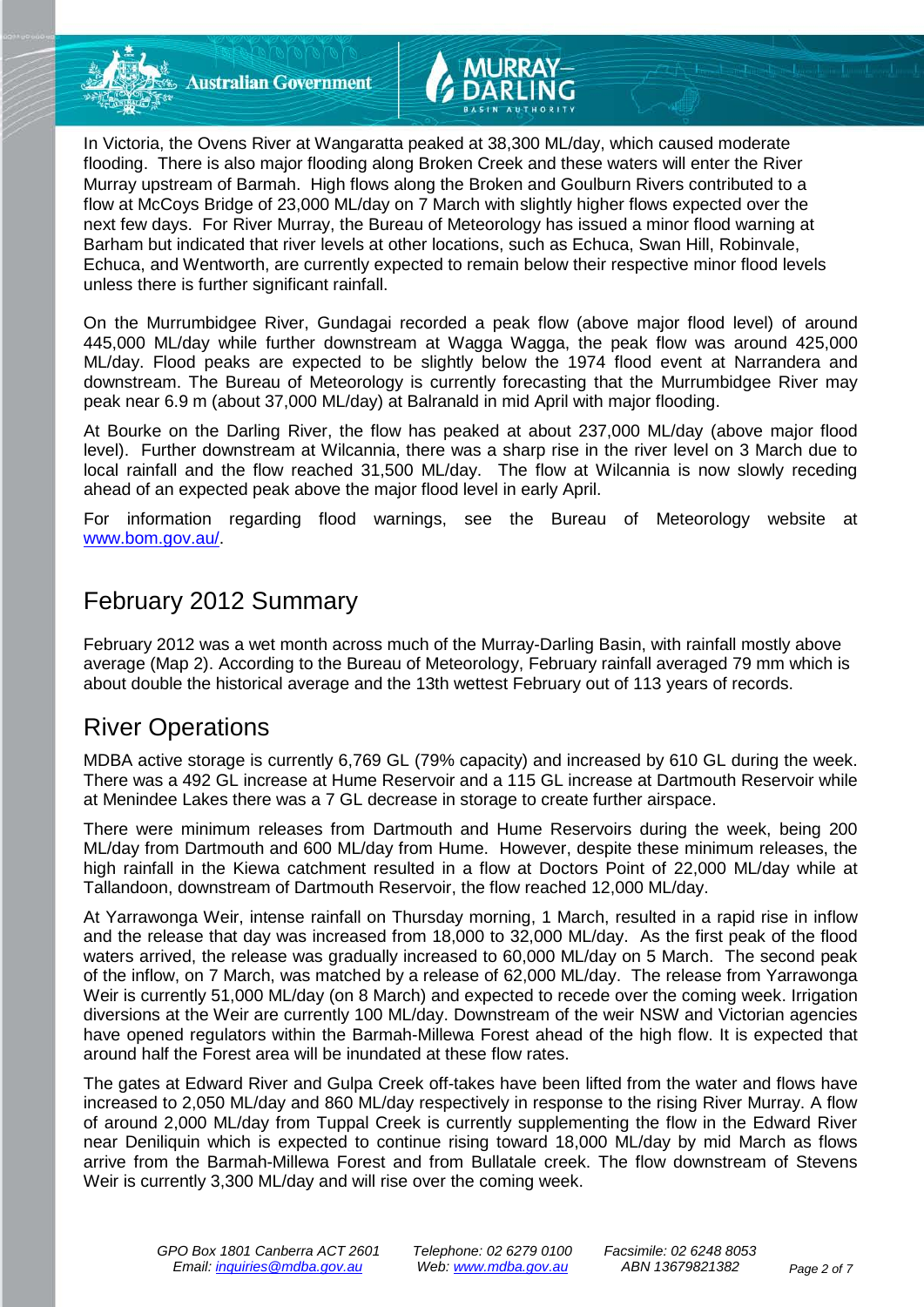

**Map 2 - Murray-Darling Basin rainfall deciles for February 2012 (Source: Bureau of Meteorology)**

**Australian Government** 

On the Goulburn River, the flow at McCoys Bridge is 24,500 ML/day and expected to peak around 28,000 ML/day on Friday, 9 March. The flow in the River Murray at Torrumbarry is currently 27,300 ML/day and expected to increase toward 35,000 ML/day over the coming week. The high river level will provide a good watering for the Gunbower and Koondrook Forests.

Further downstream, the Murrumbidgee River is flowing at 4,300 ML/day past Balranald and is expected to continue rising over the coming weeks. As mentioned previously, the Bureau of Meteorology is currently forecasting that the Murrumbidgee River may peak at around 6.9 m (about 37,000 ML/day) at Balranald in mid April with major flooding. At Euston Weir the flow was relatively steady averaging around 8,200 ML/day for most of the week, but is now starting to rise (currently 8,900 ML/day).

At Menindee Lakes, the storage volume decreased 7 GL to 1,475 GL (85% capacity) during the week. Releases from the Lakes (measured at Weir 32) averaged around 36,000 ML/day. On the lower Darling, the flow at Burtundy continued to slowly rise and is currently 16,400 ML/day. For further information on the flood operations at Menindee Lakes, please refer to the NSW Office of Water website [\(www.water.nsw.gov.au/\)](http://www.water.nsw.gov.au/).

At the confluence of the Murray and Darling Rivers at Wentworth, the flow is currently 22,200 ML/day and will continue to increase over the coming weeks.

At Lake Victoria, the storage level has slowly risen over the week to 25.26 m AHD (478 GL, 71% capacity). Water is being diverted to Lake Victoria to maintain the flow to South Australia at around 20,500 ML/day in order to allow essential construction works at Chowilla and Lock 4.

It is too early to accurately predict the peak flow to South Australia, however it is expected that the flow will increase gradually over the coming weeks and be between 40,000 and 60,000 ML/d by mid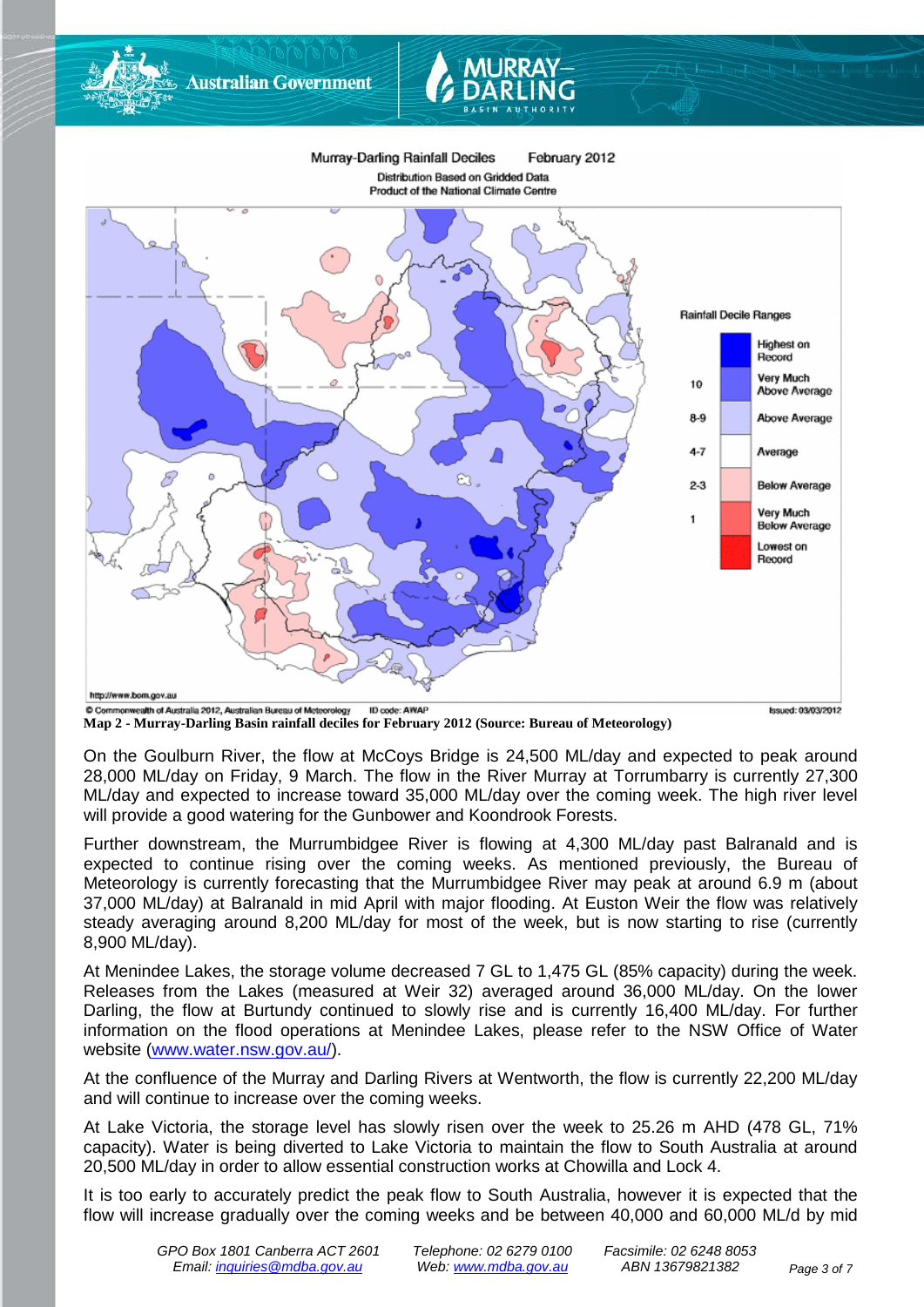



April. It is possible that flows may increase above 60,000 ML/d as inflow estimates improve. At this stage, the flow to SA is not expected to reach the 93,800 ML/d observed in mid February 2011, but this could change if there is further significant rainfall and when further information becomes available.

The average level at the Lower Lakes rose by 4 cm to 0.73 m AHD during the week but has now started to fall and is currently 0.72 m AHD. In an effort to improve salinity levels in Lake Albert, SA Water will aim to draw down the Lower Lake levels by around 200 mm over the next month. The release from the Barrages increased from around 8,000 ML/day to 18,200 ML/day by the end of the week. The release will increase to around 22,600ML/d on Friday (9 March).

#### **For media inquiries contact the Media Officer on 02 6279 0141**

DAVID DREVERMAN Executive Director, River Management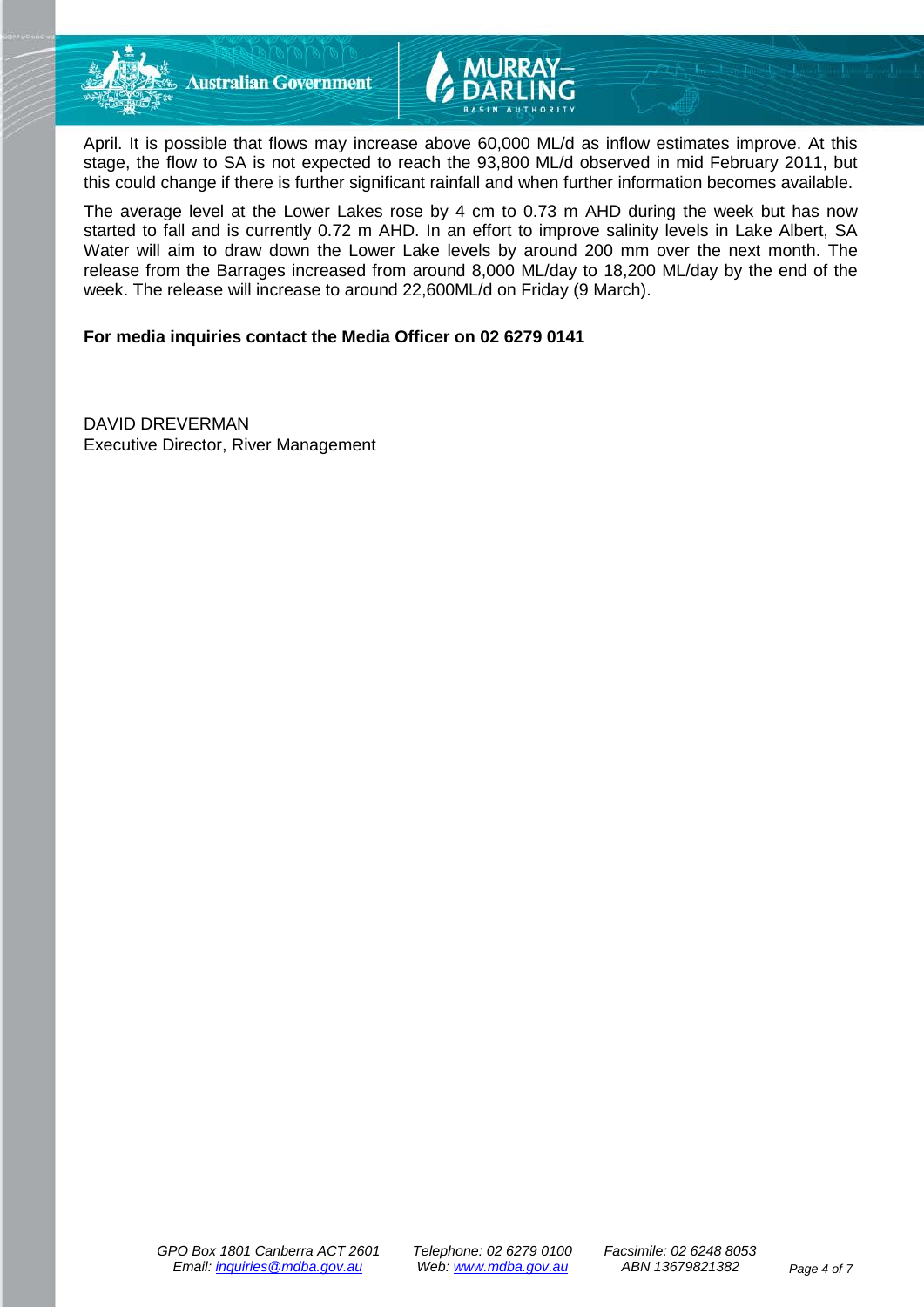



### Water in Storage Week ending Wednesday 07 Mar 2012

| <b>MDBA Storages</b>             | Full<br>Supply<br>Level | Full Supply<br>Volume | Current<br>Storage<br>Level | Current | Storage | Dead<br>Storage | Active<br>Storage | Change in<br>Total<br>Storage<br>for the<br>Week |
|----------------------------------|-------------------------|-----------------------|-----------------------------|---------|---------|-----------------|-------------------|--------------------------------------------------|
|                                  | $(m$ AHD)               | (GL)                  | $(m$ AHD)                   | (GL)    | %       | (GL)            | (GL)              | (GL)                                             |
| Dartmouth Reservoir              | 486.00                  | 3856                  | 473.51                      | 3 0 8 9 | 80%     | 71              | 3018              | $+115$                                           |
| Hume Reservoir                   | 192.00                  | 3 0 0 5               | 188.79                      | 2 4 0 1 | 80%     | 23              | 2 3 7 8           | $+492$                                           |
| Lake Victoria                    | 27.00                   | 677                   | 25.26                       | 478     | 71%     | 100             | 378               | $+9$                                             |
| Menindee Lakes                   |                         | 1 7 3 1 *             |                             | 1475    | 85%     | (480#)          | 995               | $-7$                                             |
| <b>Total</b>                     |                         | 9 2 6 9               |                             | 7443    | 80%     | $ -$            | 6769              | $+610$                                           |
| <b>Total Active MDBA Storage</b> |                         |                       |                             |         |         |                 | 79% ^             |                                                  |

#### **Major State Storages**

| <b>Burrinjuck Reservoir</b> | 026     | 080     | 105% |     | 077  | $+318$ |
|-----------------------------|---------|---------|------|-----|------|--------|
| <b>Blowering Reservoir</b>  | 631     | 511     | 93%  | 24  | 487  | $+190$ |
| Eildon Reservoir            | 3 3 3 4 | 3 1 3 8 | 94%  | 100 | 3038 | $+57$  |

\* Menindee surcharge capacity – 2050 GL \*\* All Data is rounded to nearest GL \*\*

# NSW takes control of Menindee Lakes when storage falls below 480 GL, and control reverts to MDBA when storage next reaches 640 GL ^ % of total active MDBA storage

**Snowy Mountains Scheme Snowy diversions for week ending 06 Mar 2012** 

| <b>Storage</b>         | <b>Active Storage</b><br>(GL) | Weekly Change<br>(GL) | Diversion (GL)   | This Week | From 1 May<br>2011 |
|------------------------|-------------------------------|-----------------------|------------------|-----------|--------------------|
| Lake Eucumbene - Total | 2 2 8 5                       | n/a                   | Snowy-Murray     |           | 303                |
| Snowy-Murray Component | 903                           | n/a                   | Tooma-Tumut      | $+18$     | 287                |
| <b>Target Storage</b>  | 1410                          |                       | Net Diversion    | $-18$     | 17 <sub>1</sub>    |
|                        |                               |                       | Murray 1 Release | $+30$     | 674                |

#### **Major Diversions from Murray and Lower Darling (GL) \***

| <b>New South Wales</b>    | This Week | From 1 July<br>2011 | <b>Victoria</b>                 | This Week | From 1<br><b>July 2011</b> |
|---------------------------|-----------|---------------------|---------------------------------|-----------|----------------------------|
| Murray Irrig. Ltd (Net)   | 0.8       | 941                 | Yarrawonga Main Channel (net)   | -0.6      | 210                        |
| Wakool Sys Allowance      | 3.4       | 26                  | Torrumbarry System + Nyah (net) | 7.6       | 429                        |
| Western Murray Irrigation | 0.1       | 18                  | Sunraysia Pumped Districts      | 0.3       | 79                         |
| Licensed Pumps            | 2.4       | 153                 | Licensed pumps - GMW (Nyah+u/s) | 0.4       | 40                         |
| Lower Darling             | 9.1       | 203                 | Licensed pumps - LMW            | 6.3       | 227                        |
| <b>TOTAL</b>              | 15.8      | 1341                | TOTAL                           | 14        | 985                        |

\* Figures derived from estimates and monthly data. Please note that not all data may have been available at the time of creating this report. \*\* All data above is rounded to nearest 100 ML for weekly data and nearest GL for cumulative data\*\*

#### **Flow to South Australia (GL)**

| Flow to South Australia (GL)<br>* Flow to SA will be greater than entitlement for<br>March due to Additional Dilution Flow and water<br>trades to SA. | Entitlement this month<br>Flow this week<br>Flow so far this month | $186.0*$<br>144.5<br>144.5 | (20 600 ML/day) |  |  |  |
|-------------------------------------------------------------------------------------------------------------------------------------------------------|--------------------------------------------------------------------|----------------------------|-----------------|--|--|--|
|                                                                                                                                                       | Flow last month                                                    | 607.2                      |                 |  |  |  |
| $P = 1!!41P P V$                                                                                                                                      |                                                                    |                            |                 |  |  |  |

#### **Salinity (EC) (microSiemens/cm at 25o C)**

| . .                     | Current | Average over the last week | Average since 1 August 2011 |
|-------------------------|---------|----------------------------|-----------------------------|
| Swan Hill               | 280     | 200                        | 130                         |
| Euston                  | 130     | 130                        | 130                         |
| <b>Red Cliffs</b>       | 150     | 160                        | 140                         |
| Merbein                 | 170     | 190                        | 140                         |
| Burtundy (Darling)      | 290     | 300                        | 370                         |
| Lock 9                  | 250     | 260                        | 190                         |
| Lake Victoria           | 280     | 270                        | 210                         |
| Berri                   | 330     | 340                        | 270                         |
| Waikerie                |         |                            |                             |
| Morgan                  | 360     | 310                        | 290                         |
| Mannum                  | 340     | 340                        | 440                         |
| Murray Bridge           | 340     | 350                        | 350                         |
| Milang (Lake Alex.)     | 640     | 600                        | 520                         |
| Poltalloch (Lake Alex.) | 430     | 430                        | 360                         |
| Meningie (Lake Alb.)    | 4 700   | 4670                       | 5 3 0 0                     |
| Goolwa Barrages         | 610     | 660                        | 1 2 4 0                     |

*GPO Box 1801 Canberra ACT 2601 Telephone: 02 6279 0100 Facsimile: 02 6248 8053 Email: [inquiries@mdba.gov.au](mailto:inquiries@mdba.gov.au) Web: [www.mdba.gov.au](http://www.mdba.gov.au/) ABN 13679821382 Page 5 of 7*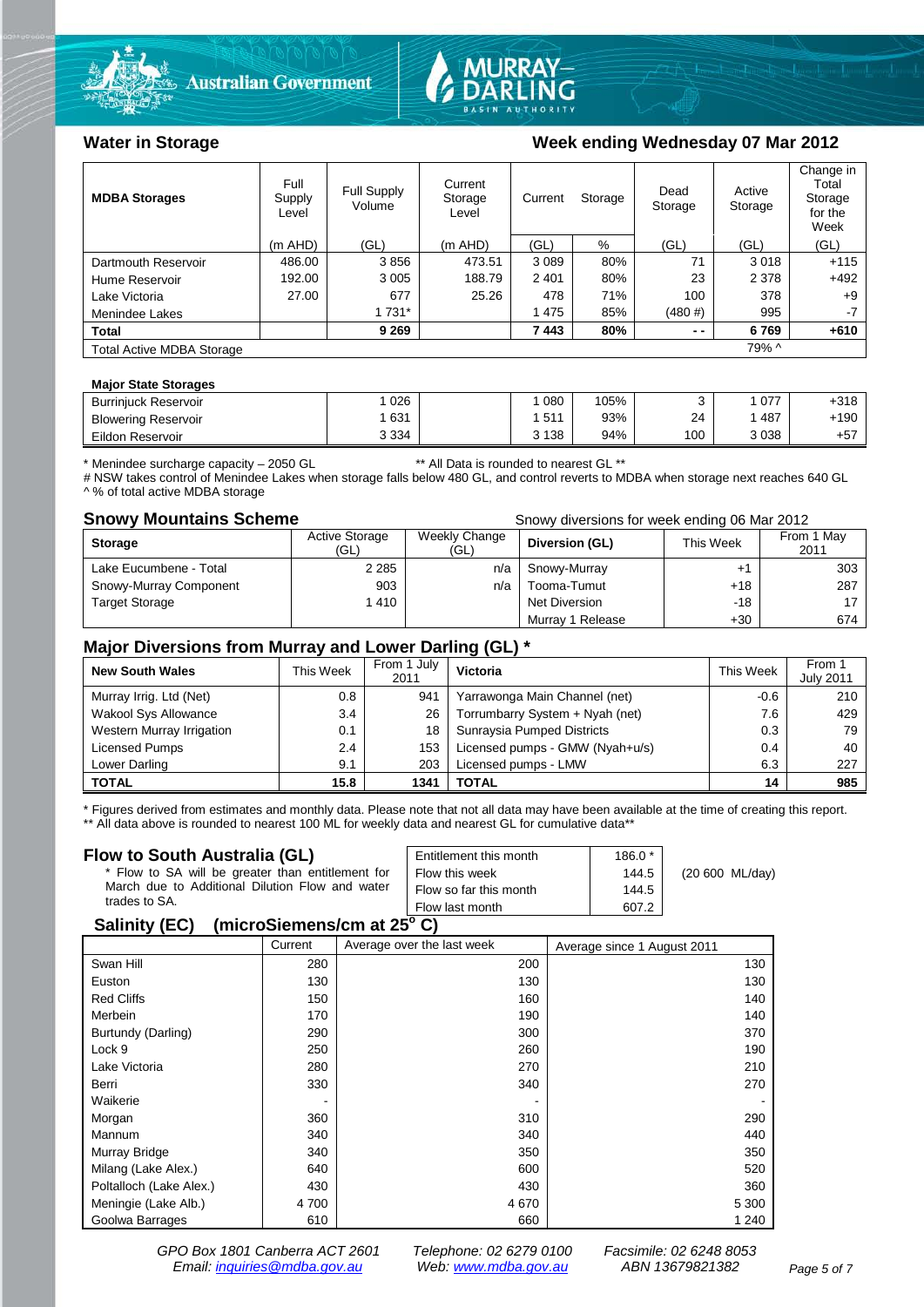



#### River Levels and Flows **Week ending Wednesday 07 Mar 2012**

|                                  | Minor Flood<br>Stage | Gauge    | Height         | Flow     | Trend | Average Flow<br>this Week | Average<br>Flow last<br>Week |
|----------------------------------|----------------------|----------|----------------|----------|-------|---------------------------|------------------------------|
| <b>River Murray</b>              | (m)                  | local(m) | (m AHD)        | (ML/day) |       | (ML/day)                  | (ML/day)                     |
| Khancoban                        | $\blacksquare$       |          |                | 9760     | F     | 13 950                    | 2 7 2 0                      |
| Jingellic                        | 4.0                  | 4.65     | 211.17         | 37 110   | F     | 49 950                    | 2700                         |
| Tallandoon (Mitta Mitta River)   | 4.2                  | 2.37     | 219.26         | 4 1 3 0  | F     | 5 4 6 0                   | 910                          |
| Heywoods                         | 5.5                  | 1.27     | 154.90         | 600      | S     | 730                       | 5510                         |
| <b>Doctors Point</b>             | 5.5                  | 2.61     | 151.08         | 10 190   | F     | 12 490                    | 7 0 1 0                      |
| Albury                           | 4.3                  | 1.60     | 149.04         |          |       |                           |                              |
| Corowa                           | 3.8                  | 3.87     | 129.89         | 19 9 20  | F     | 18 0 70                   | 8610                         |
| Yarrawonga Weir (d/s)            | 6.4                  | 5.76     | 120.80         | 62 120   | R     | 47 510                    | 8 3 9 0                      |
| Tocumwal                         | 6.4                  | 5.78     | 109.62         | 52 340   | R     | 32 400                    | 8 1 1 0                      |
| Torrumbarry Weir (d/s)           | 7.3                  | 6.50     | 85.05          | 27 310   | R     | 21 250                    | 5 5 20                       |
| Swan Hill                        | 4.5                  | 3.11     | 66.03          | 18 090   | R     | 10 000                    | 3 9 7 0                      |
| <b>Wakool Junction</b>           | 8.8                  | 4.21     | 53.33          | 13 060   | R.    | 8 4 8 0                   | 5720                         |
| Euston Weir (d/s)                | 8.8                  | 5.85     | 43.69          | 8 9 0 0  | R     | 8 2 9 0                   | 5720                         |
| Mildura Weir (d/s)               |                      |          |                | 10 0 20  | F     | 8 8 3 0                   | 6 0 9 0                      |
| Wentworth Weir (d/s)             | 7.3                  | 4.15     | 28.91          | 22 250   | S     | 21 070                    | 18 270                       |
| Rufus Junction                   |                      | 5.19     | 22.12          | 19 500   | F     | 19 680                    | 21 060                       |
| Blanchetown (Lock 1 d/s)         | $\blacksquare$       | 1.52     |                | 18 590   | F     | 22 110                    | 19 170                       |
|                                  |                      |          |                |          |       |                           |                              |
| <b>Tributaries</b>               |                      |          |                |          |       |                           |                              |
| Kiewa at Bandiana                | 2.7                  | 2.89     | 156.12         | 5 2 7 0  | F     | 13 280                    | 1 1 2 0                      |
| Ovens at Wangaratta              | 11.9                 | 11.90    | 149.58         | 23 330   | F     | 26 0 20                   | 2 1 9 0                      |
| Goulburn at McCoys Bridge        | 9.0                  | 8.68     | 100.10         | 24 450   | R     | 15810                     | 1960                         |
| Edward at Stevens Weir (d/s)     |                      | 2.73     | 82.50          | 3 2 6 0  | F     | 2 2 8 0                   | 710                          |
| <b>Edward at Liewah</b>          |                      | 1.68     | 57.06          | 1 0 1 0  | R.    | 890                       | 770                          |
| <b>Wakool at Stoney Crossing</b> |                      | 1.66     | 55.15          | 900      | S     | 920                       | 790                          |
| Murrumbidgee at Balranald        | 5.0                  | 3.68     | 59.64          | 4 3 2 0  | R     | 2 900                     | 2 3 3 0                      |
| Barwon at Mungindi               |                      | 3.64     |                | 1 400    | F     | 1 300                     | 1 0 5 0                      |
| Darling at Bourke                | $\blacksquare$       | 13.75    | $\blacksquare$ | 226 490  | F     | 210 550                   | 85 530                       |
| Darling at Burtundy Rocks        |                      | 6.73     | $\blacksquare$ | 16 380   | R     | 15 970                    | 14 950                       |

Natural Inflow to Hume 4 980

(i.e. Pre Dartmouth & Snowy Mountains scheme)

**Weirs and Locks** Pool levels above or below Full Supply Level (FSL)

| <b>Murray</b>      | FSL (m AHD) | u/s     | d/s            |                       | FSL (m AHD) | u/s     | d/s     |
|--------------------|-------------|---------|----------------|-----------------------|-------------|---------|---------|
| Yarrawonga         | 124.90      | $-0.11$ | $\sim$         | No. 7 Rufus River     | 22.10       | $+0.07$ | $+2.76$ |
| No. 26 Torrumbarry | 86.05       | $-0.18$ | $\sim$         | No. 6 Murtho          | 19.25       | $-0.03$ | $+1.05$ |
| No. 15 Euston      | 47.60       | $-0.15$ | $\blacksquare$ | No. 5 Renmark         | 16.30       | $-0.11$ | $+0.82$ |
| No. 11 Mildura     | 34.40       | $-0.03$ | $+0.23$        | No. 4 Bookpurnong     | 13.20       | $-0.09$ | $+1.75$ |
| No. 10 Wentworth   | 30.80       | $+0.00$ | $+1.51$        | No. 3 Overland Corner | 9.80        | $-0.08$ | $+1.05$ |
| No. 9 Kulnine      | 27.40       | $+0.08$ | $+0.71$        | No. 2 Waikerie        | 6.10        | $-0.00$ | $+1.19$ |
| No. 8 Wangumma     | 24.60       | $+0.09$ | $+1.11$        | No. 1 Blanchetown     | 3.20        | $+0.03$ | $+0.77$ |

#### **Lower Lakes FSL = 0.75 m AHD**

Lake Alexandrina average level for the past 5 days (m AHD) 0.72

| <b>Barrages</b>       |              |               | <b>Fishways at Barrages</b> |                          |               |
|-----------------------|--------------|---------------|-----------------------------|--------------------------|---------------|
|                       | Openings     | Level (m AHD) | No. Open                    | Rock Ramp                | Vertical Slot |
| Goolwa                | 128 openings | 0.79          | 23                          | -                        | Open          |
| Mundoo                | 26 openings  | 0.69          |                             | -                        |               |
| <b>Boundary Creek</b> | 6 openings   |               |                             | $\overline{\phantom{0}}$ |               |
| Ewe Island            | 111 gates    |               |                             |                          |               |
| Tauwitchere           | 322 gates    | 0.73          | 20                          | Open                     | Open          |

AHD = Level relative to Australian Height Datum, i.e. height above sea level